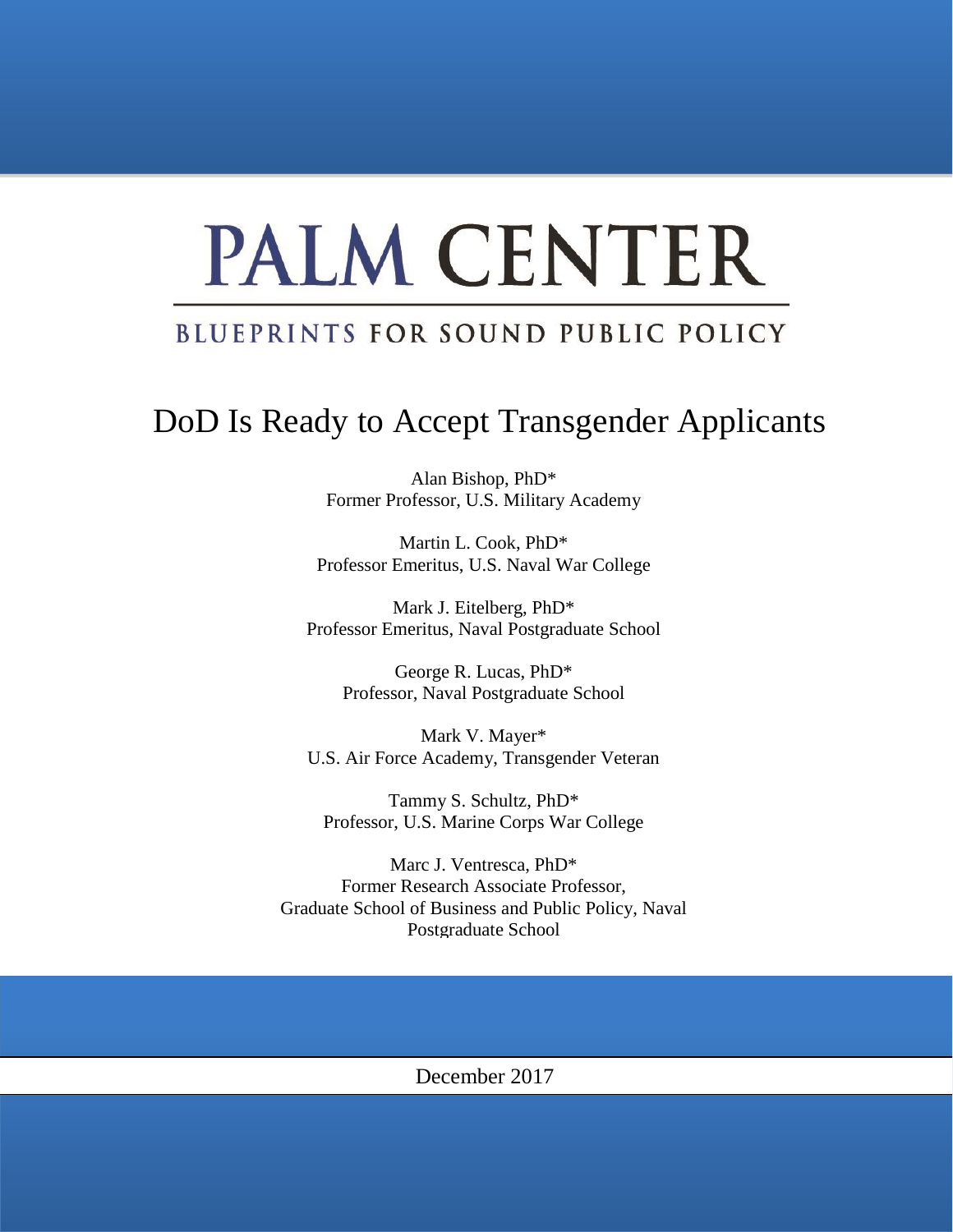#### EXECUTIVE SUMMARY

- 1) On December 6, the Department of Justice submitted a written Declaration claiming that Pentagon compliance with a Court's order to allow transgender candidates to apply for enlistment as of January 1 would "impose extraordinary burdens" on a military that "would not be adequately and properly prepared to begin processing transgender applicants."
- 2) The Declaration, however, rewrites the history of transgender military policy and distorts the evidence, disregarding that the Court's order did not create new military policy, but only directed the military to return to its own policy on transgender enlistment as defined by the current Secretary of Defense.
- 3) Three former Service Secretaries and one former Acting Under Secretary of Defense for Personnel and Readiness have confirmed that the military had already completed many of the necessary preparations for the lifting of the enlistment ban by the time of the Presidential transition in January, 2017.
- 4) The Declaration's assertion that implementing the Court's order will impose "extraordinary burdens" because the military "would not be adequately and properly prepared" is incorrect.
- 5) The Declaration's assertion that transgender applicants for military service are uniquely complicated and difficult to evaluate is incorrect.
- 6) The Declaration's assertions that recruiters will not understand government identification documents that reflect changes in gender, and are not prepared to obtain supporting medical documents, are incorrect.
- 7) The Declaration's assertion that the Court's order will result in transgender applicants not receiving "the appropriate medical and administrative accession screening" is incorrect.
- 8) The Declaration's assertion that "key personnel" have "rotated" into different duties, therefore setting back the pace of implementation and requiring more time, is not a reason for delay.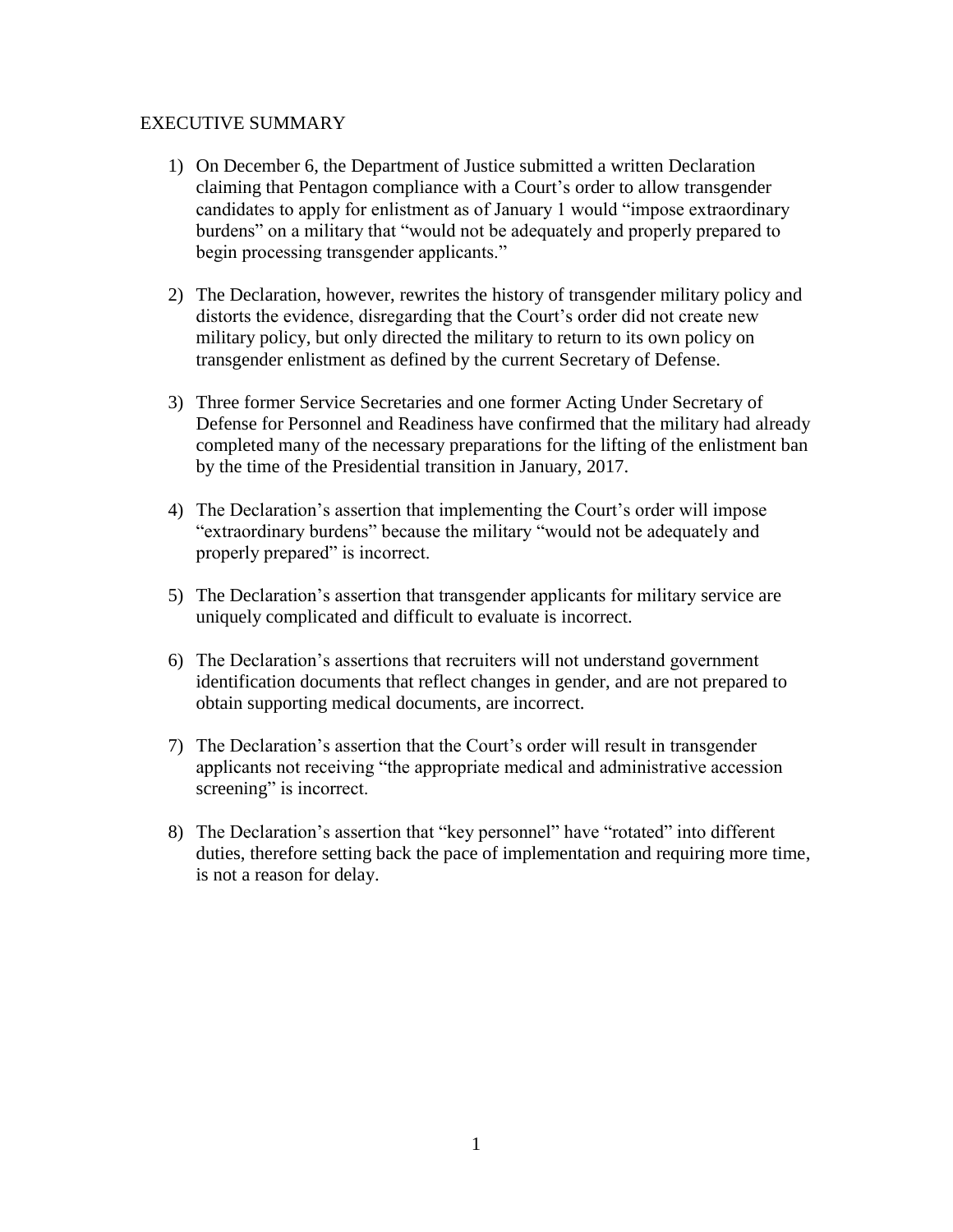On December 6, the Trump administration asked a federal court to stay its order that the military begin to accept qualified transgender applicants on January 1, 2018. This action came shortly after a Pentagon spokesperson stated that the military "is taking steps to be prepared to initiate accessions of transgender applicants for military service." In support of its motion for stay, the Department of Justice (DOJ) submitted a written declaration from a civilian defense official asserting that compliance with the Court's order would "impose extraordinary burdens" on a military that "would not be adequately and properly prepared to begin processing transgender applicants."

The Declaration, however, rewrites the history of transgender military policy and distorts the evidence. It disregards the fact that the Court's order did not create new military policy, but only directed the military to return to its own policy on transgender enlistment ("accession," in military personnel terms), as defined by the current Secretary of Defense prior to President Trump's tweets and directive reinstating the transgender ban.

This policy memo highlights assertions from the Declaration that run counter to the military's deliberation, policy, and experience, and it supplies evidence to correct those misleading statements.

1. The assertion that implementing the Court's order will impose "extraordinary burdens" because the military "would not be adequately and properly prepared" is incorrect.

The military has been preparing for accession of transgender Americans for more than two years. The Department of Defense (DOD) began a comprehensive study of transgender service in July 2015. In June 2016, DOD adopted fully inclusive policy that prohibited discrimination against transgender Americans in military service. It also published a detailed standard for evaluation of transgender applicants on the same day, to take effect a year later on July 1, 2017. But one day before the accession policy was to take effect—after two years of combined study and preparation—Defense Secretary James Mattis delayed implementation for another six months, setting January 1, 2018 as the date to begin transgender accession. This is the date the Court is enforcing, and the date that DOJ is attempting to avoid.

An order to follow the military's own plan for accession cannot impose "extraordinary burdens," particularly after 2.5 years of study and preparation. Former Secretary of the Army Eric Fanning stated this week that "the Department of Defense was on track to lift the accession ban" by July 2017, and he "can see no reason" why it isn't ready now, "particularly after being afforded an extra six months" this year. Brad Carson, a former Acting Under Secretary of Defense for Personnel and Readiness, added that "the Pentagon had already done most of the preparation and training in anticipation of the lifting of the accession ban before the presidential transition."

Former Secretary of the Air Force Deborah James spoke directly to the military's readiness to move forward with transgender accessions: "It is time to get on with it." Her comments in full show why: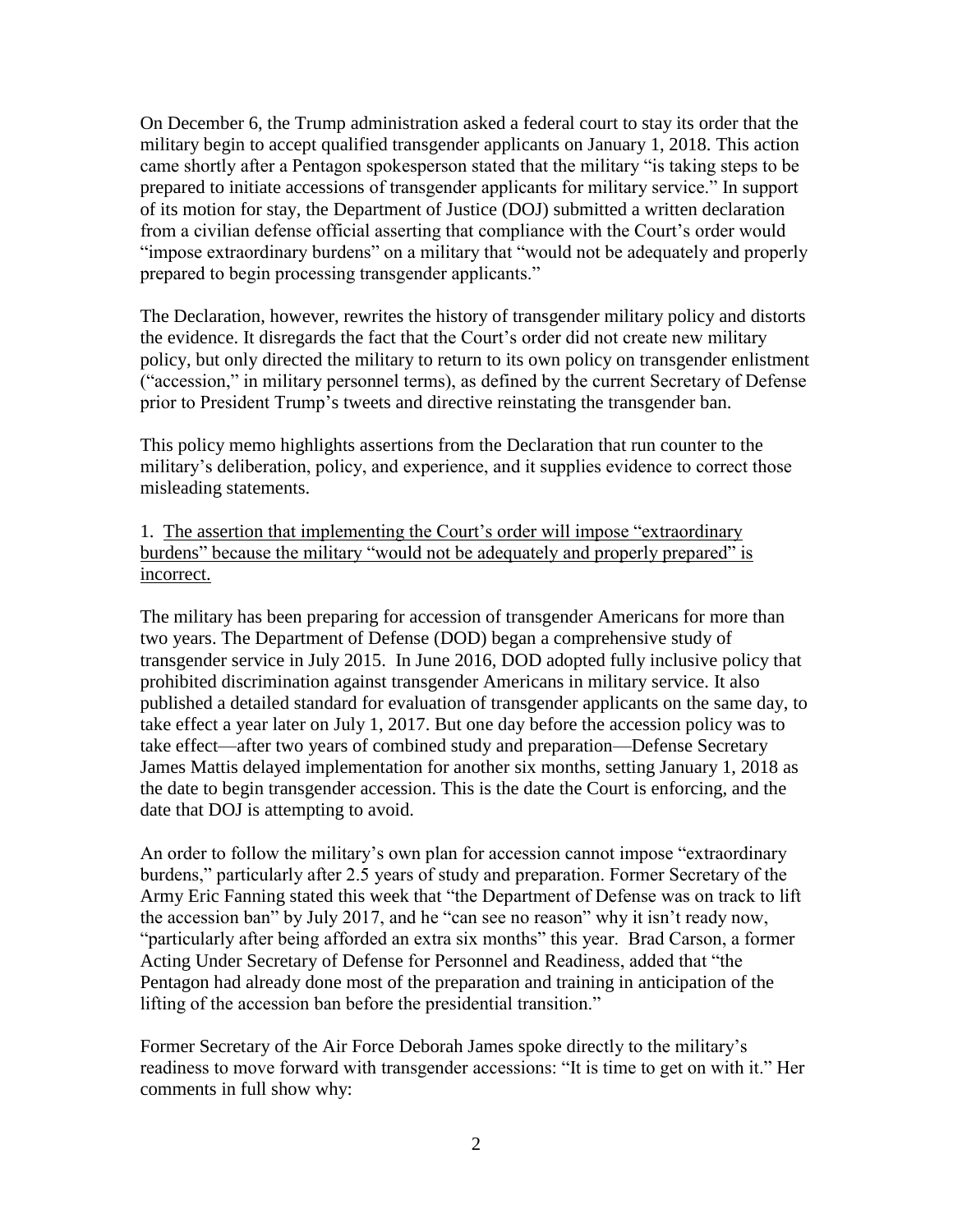The Services were originally given one year to prepare for the enlistment of transgender applicants, and were then provided with another six months to get the job done. It took less than a year for the Services to successfully prepare for DADT repeal, and they have now had 18 months to get ready for transgender enlistment. When I left office in January, we had already done most of the work to prepare for this policy change, which is no more complicated than the myriad of issues that the military manages successfully every day. It is time to get on with it.

Former Secretary of the Navy Ray Mabus seconded his fellow Service Secretaries:

Secretaries James and Fanning are correct. Allowing transgender candidates to apply for military service was not a complicated process to begin with, especially in light of the highly complex strategic, technical, personnel and medical issues that we address day in and day out. The Services had already completed almost all of the necessary preparation for the lifting of the enlistment ban when we left office almost a year ago. It's not the lifting of the ban that compromises readiness, good order and discipline. It's the Trump administration's whipsawing of military policy and its treatment of loyal transgender Americans as second-class citizens that are the true sources of disruption.

While the Declaration relies on assertions about a "large" and "complex" Defense Department, the difficulties of "significant" and "complex" personnel policy, and the burden of a "geographically dispersed" force as reasons to delay implementation, none of this distinguishes transgender policy from other personnel policies the military routinely implements. The military has had 2.5 years to study and prepare, and it is ready to implement the policy it established.

#### 2. The assertion that transgender applicants for military service are uniquely complicated and difficult to evaluate is incorrect.

In June 2016, the military established specific qualification standards for applicants who have a history of gender dysphoria or treatment for gender dysphoria. Much of the standard was redundant to existing enlistment policy, as all applicants must demonstrate fitness under standards that assess all aspects of medical history. Yet the Declaration argues that transgender accession is unique: "No other accession standard has been implemented that presents such a multifaceted review of an applicant's medical history."

This assertion is wrong. Every applicant, transgender or not, undergoes the same multifaceted review of prior mental health care, medications, and surgical treatment. Under DOD Instruction 6130.03, which is organized by various body systems and functions, every applicant for military service must meet the standards set for each system and function. Accession examiners are not being asked to evaluate anything for transgender candidates that is different from what they evaluate for all candidates. Using a history of hormone medication as an example, if female candidates who are not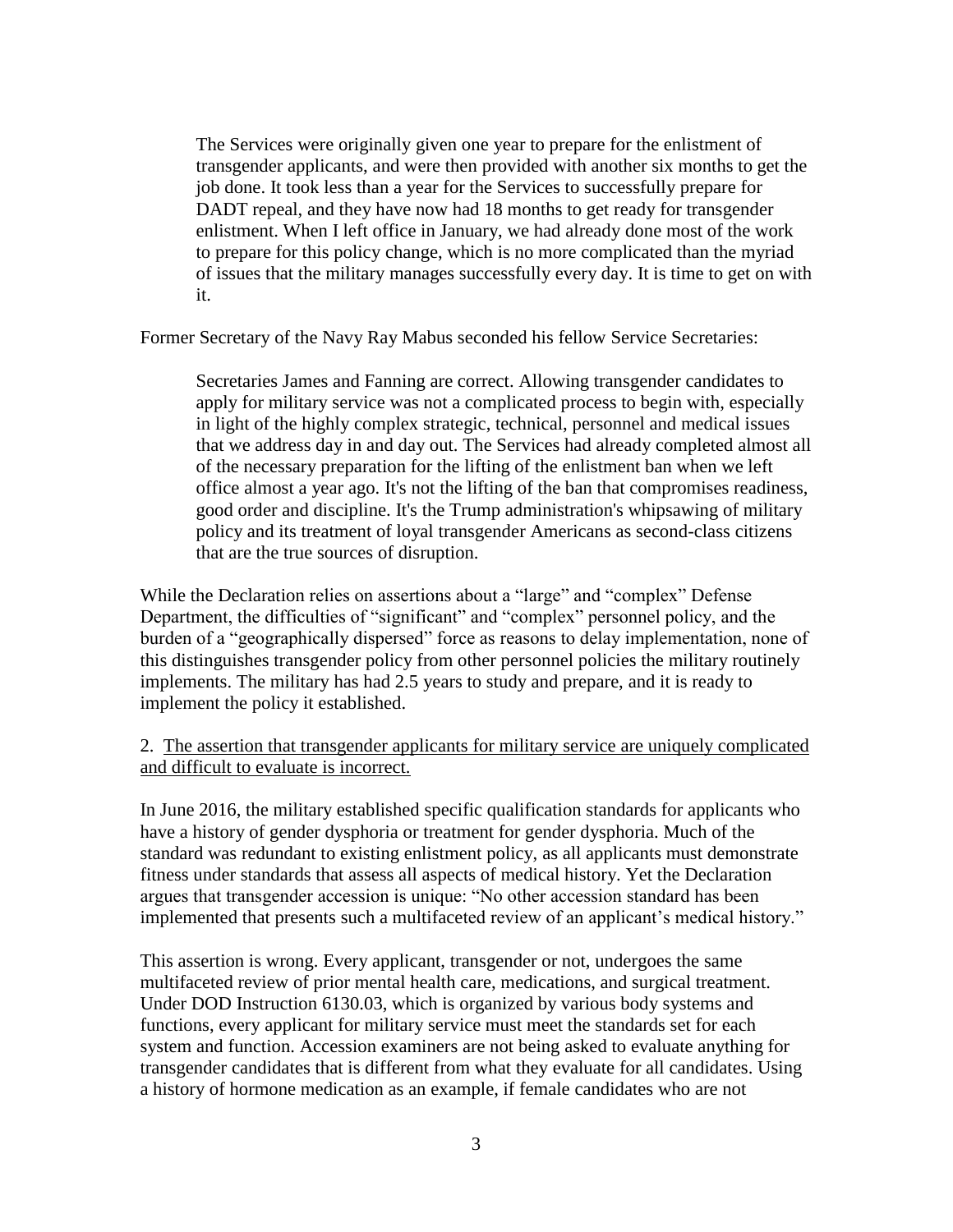transgender have taken, or are taking, hormones to control various gynecological conditions, enlistment standards only require medical examiners to assess whether the condition is responsive to hormone treatment and unlikely to interfere with routine activities. The standard for evaluating hormone use in transgender candidates requires a stricter but similar assessment of whether hormone therapy has been stable for 18 months prior to accession.

Medical evaluation of transgender candidates is not novel or complex. Gender dysphoria is not new to enlistment examiners, because they have been identifying and excluding candidates on that basis. Any potential fitness concerns arising from gender dysphoria or its treatment are also not new to enlistment examiners, because those concerns are not unique to transgender people and are routinely assessed in non-transgender people during the accession process. Examiners will be making the same medical judgments they already make. The only difference is that now examiners will be applying existing standards and evaluation tools to people who used to be disqualified automatically. DOD has already conducted training for enlistment examiners on the transgender accession standard published 18 months ago in DTM 16-005, *Military Service of Transgender Service Members*.

3. The assertions that recruiters will not understand government identification documents that reflect changes in gender, and are not prepared to obtain supporting medical documents, are incorrect.

Recruiters are responsible for confirmation of information in identity documents, including immigration status, name changes, and similar issues more complicated than gender change. Recruiters also work with all applicants to disclose and document medical history. Nothing has changed.

4. The assertion that "key personnel" have "rotated" into different duties, therefore setting back the pace of implementation and requiring more time, is not a reason for delay.

Rotation into different duties is an inescapable aspect of military service. It is not an excuse for delay in policy implementation. People may rotate into different duties, retire, or separate, but the mission goes on.

#### 5. The assertion that the Court's order will result in transgender applicants not receiving "the appropriate medical and administrative accession screening" is incorrect.

The only way to ensure transgender applicants are appropriately screened is to implement the June 30, 2016 accession policy that includes a screening standard. The transgender ban has never been effective in preventing transgender people from serving in the military. Under a ban, no screening at all takes place, and applicants are discouraged from making candid disclosures to enlistment examiners. In contrast, the military's accession standard set to go into effect January 1, 2018 will directly assess fitness and screen out those individuals whose medical needs would affect duty performance. DOJ is